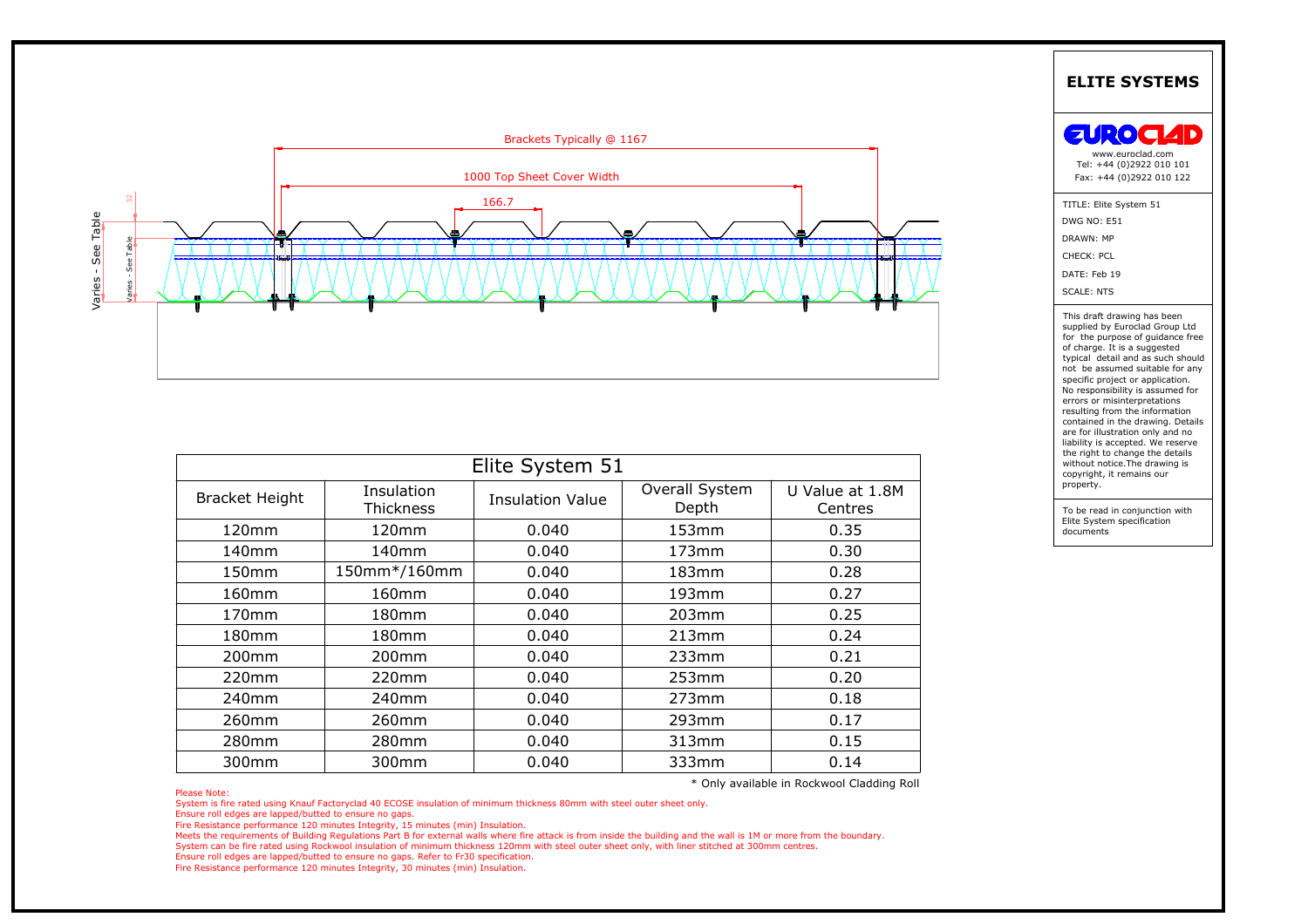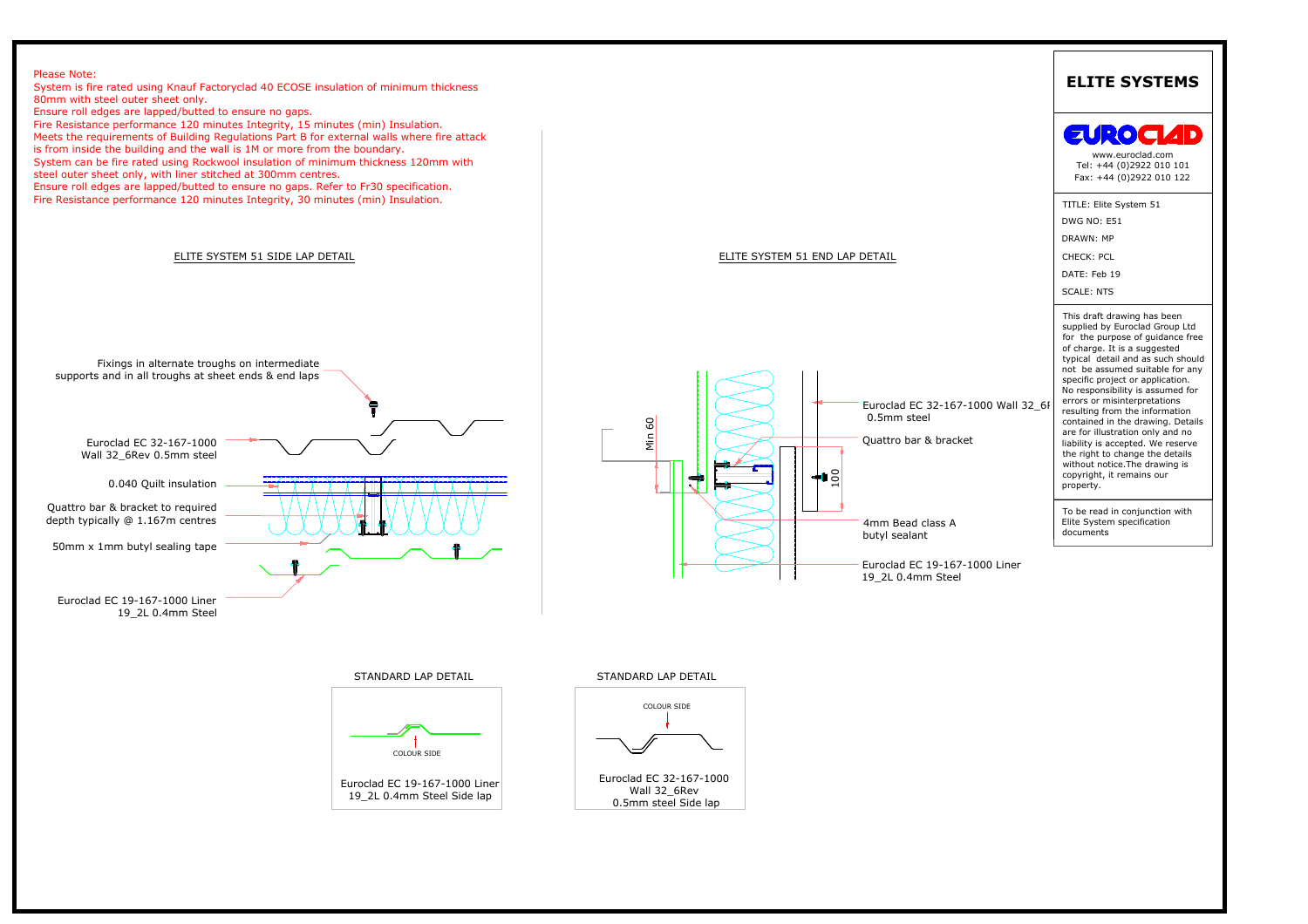![](_page_2_Figure_0.jpeg)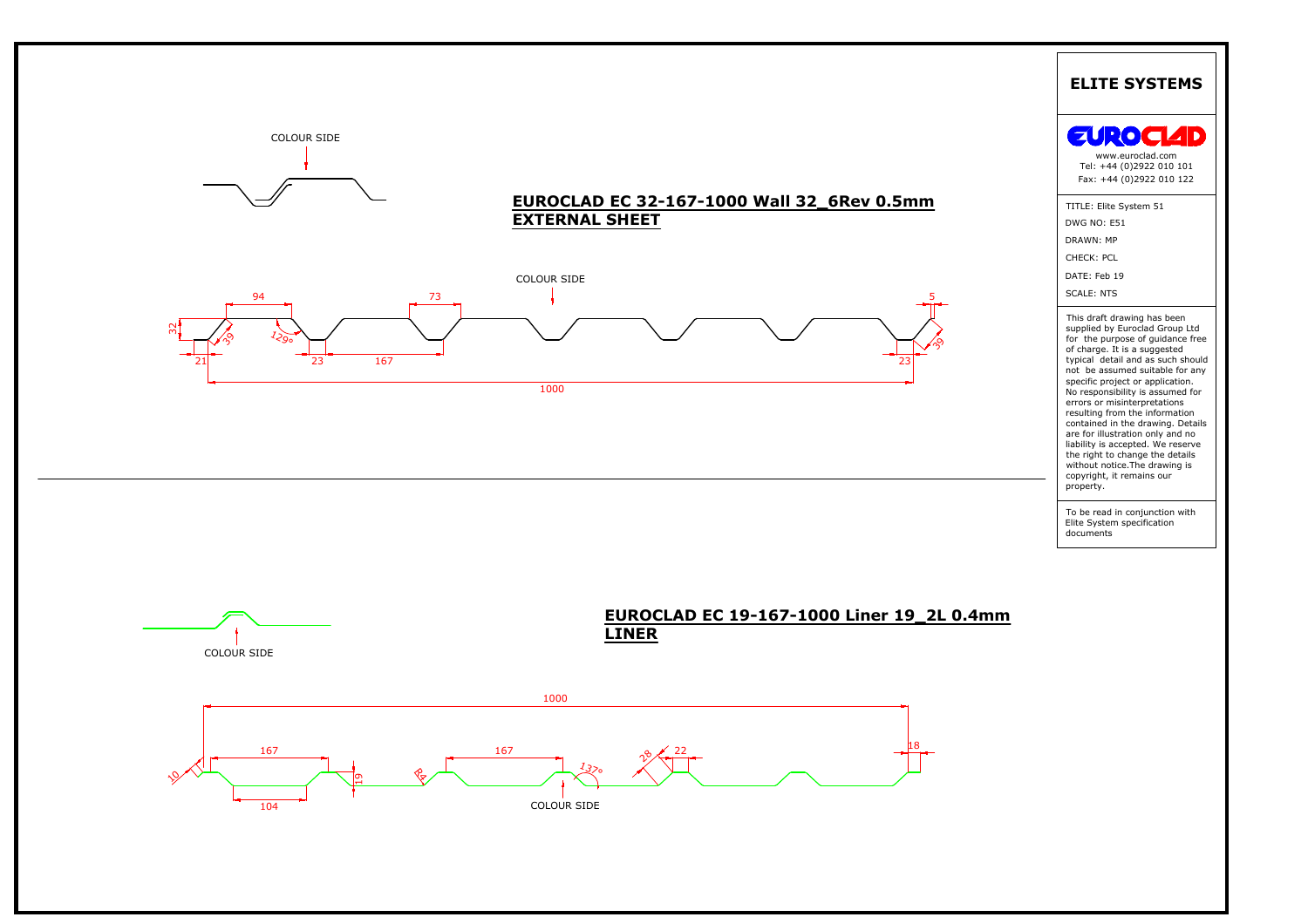![](_page_3_Figure_0.jpeg)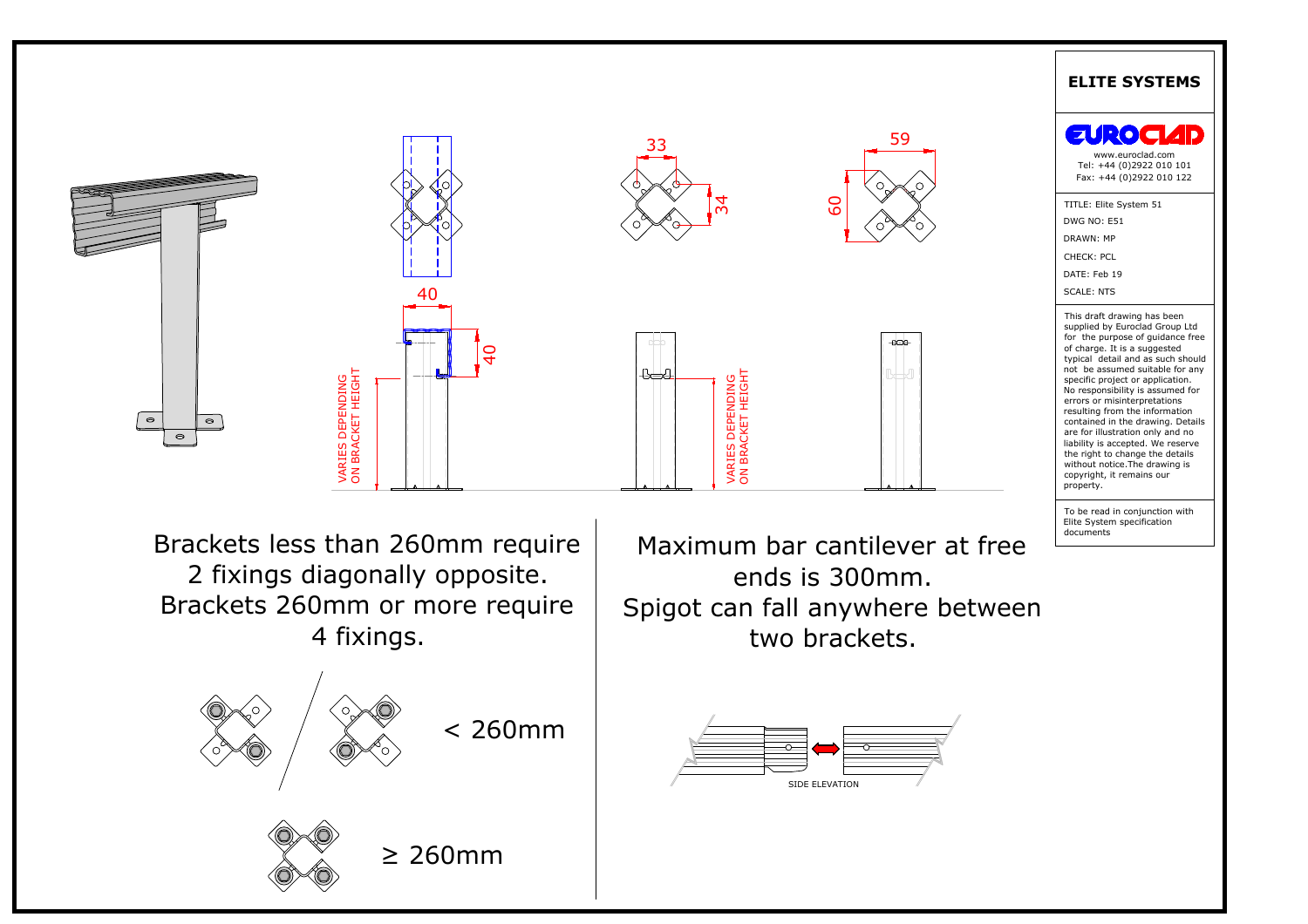![](_page_4_Figure_0.jpeg)

![](_page_4_Figure_2.jpeg)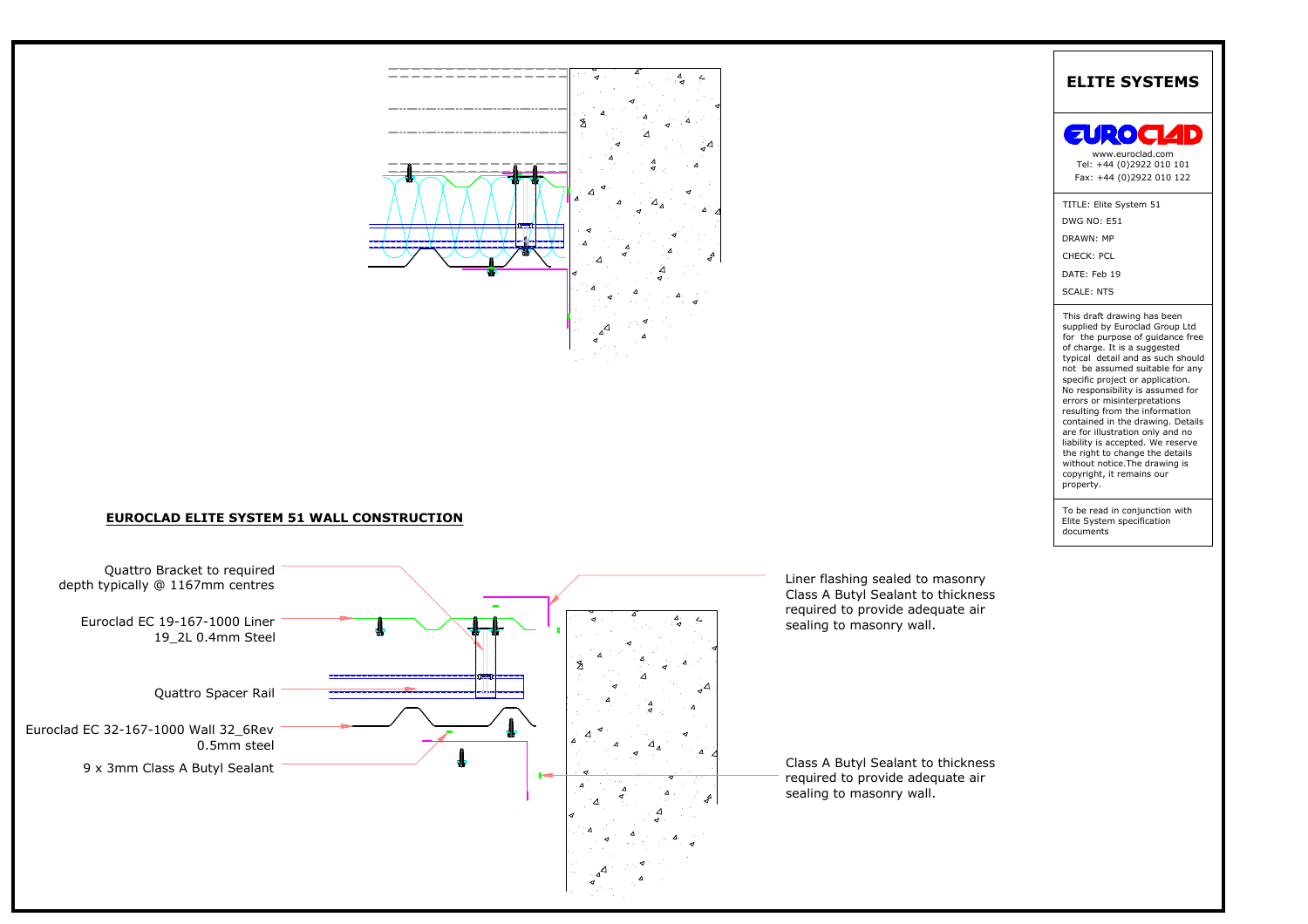![](_page_5_Figure_0.jpeg)

![](_page_5_Figure_2.jpeg)

![](_page_5_Picture_5.jpeg)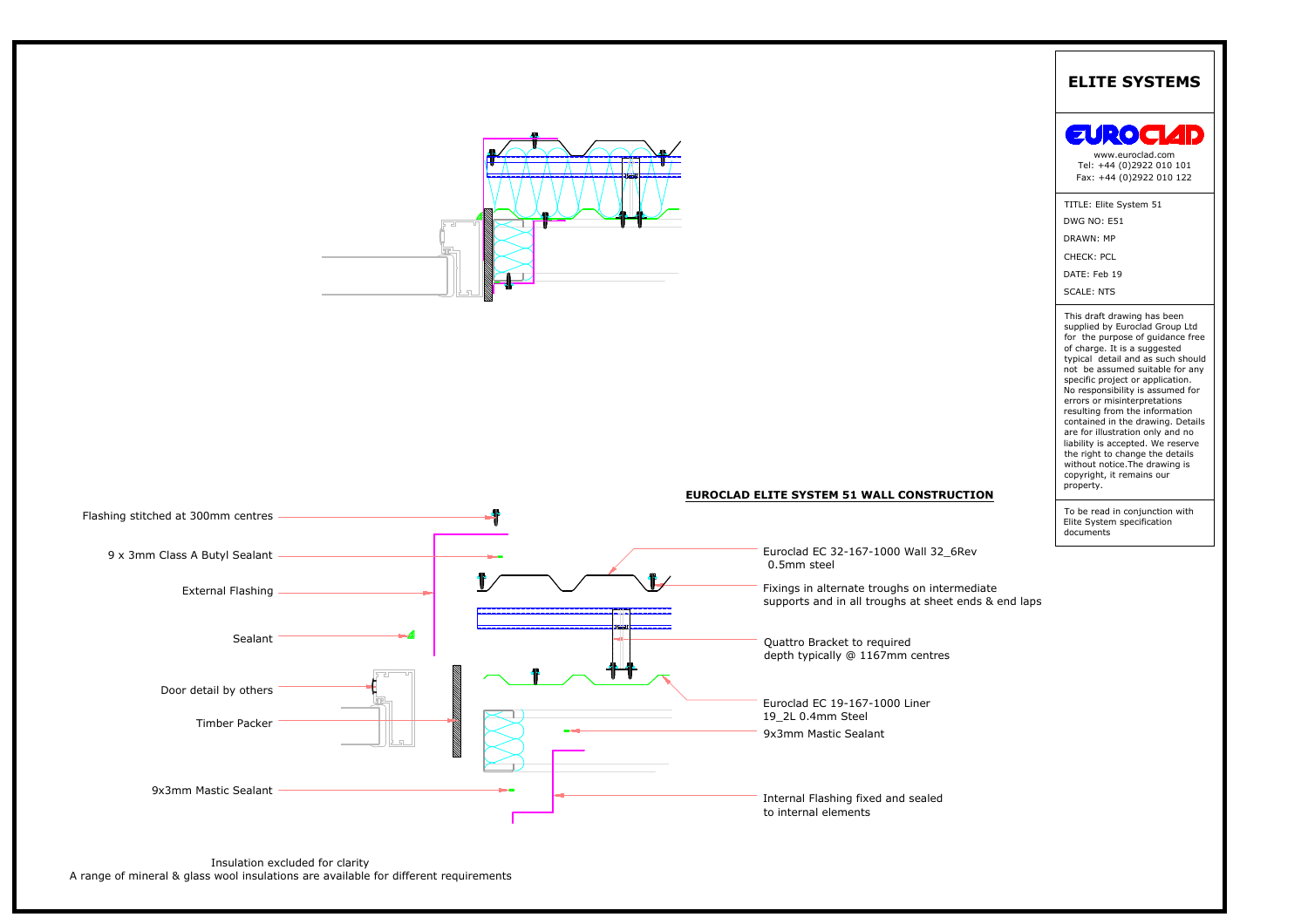![](_page_6_Figure_0.jpeg)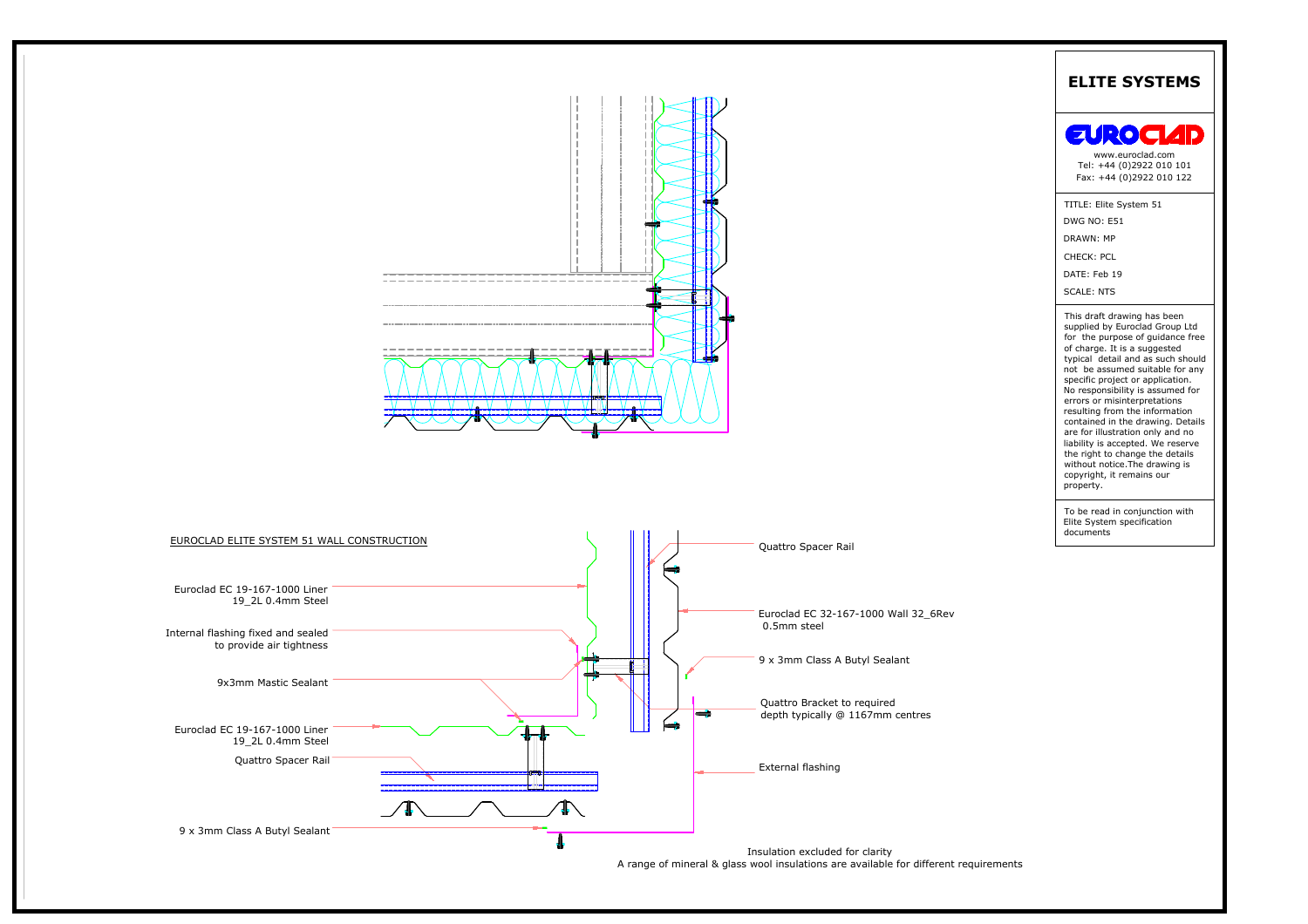![](_page_7_Figure_0.jpeg)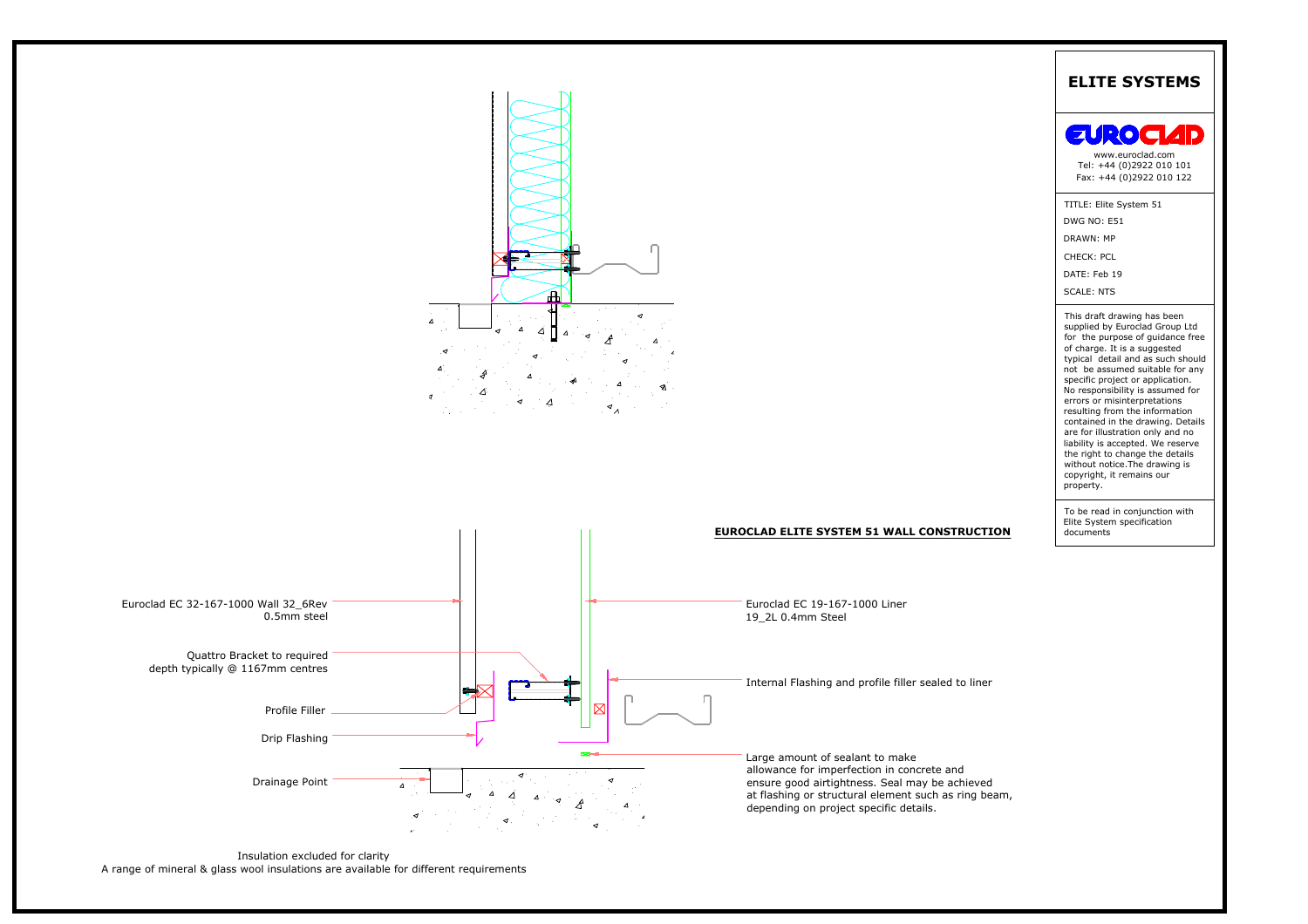![](_page_8_Figure_0.jpeg)

![](_page_8_Figure_2.jpeg)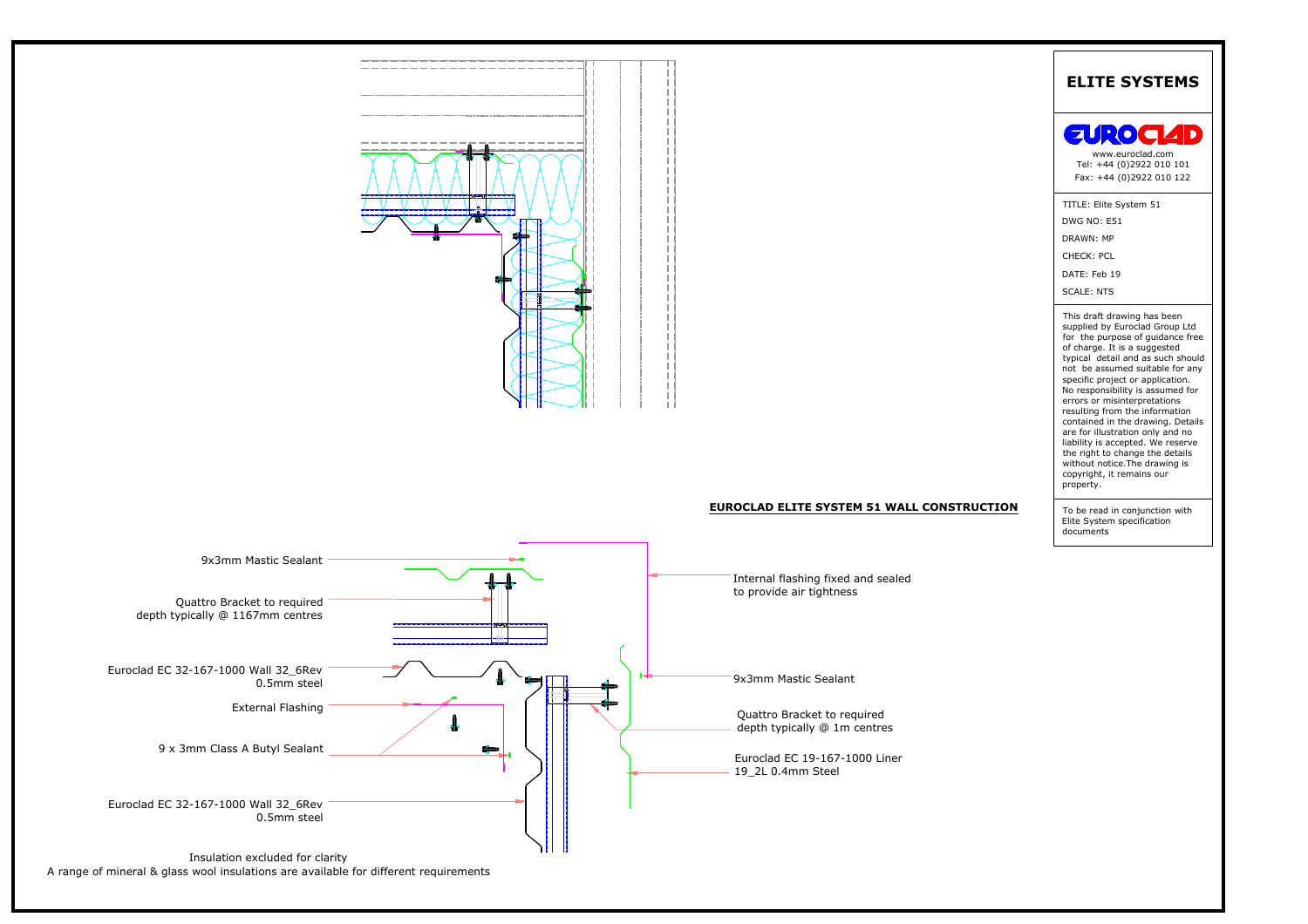![](_page_9_Figure_0.jpeg)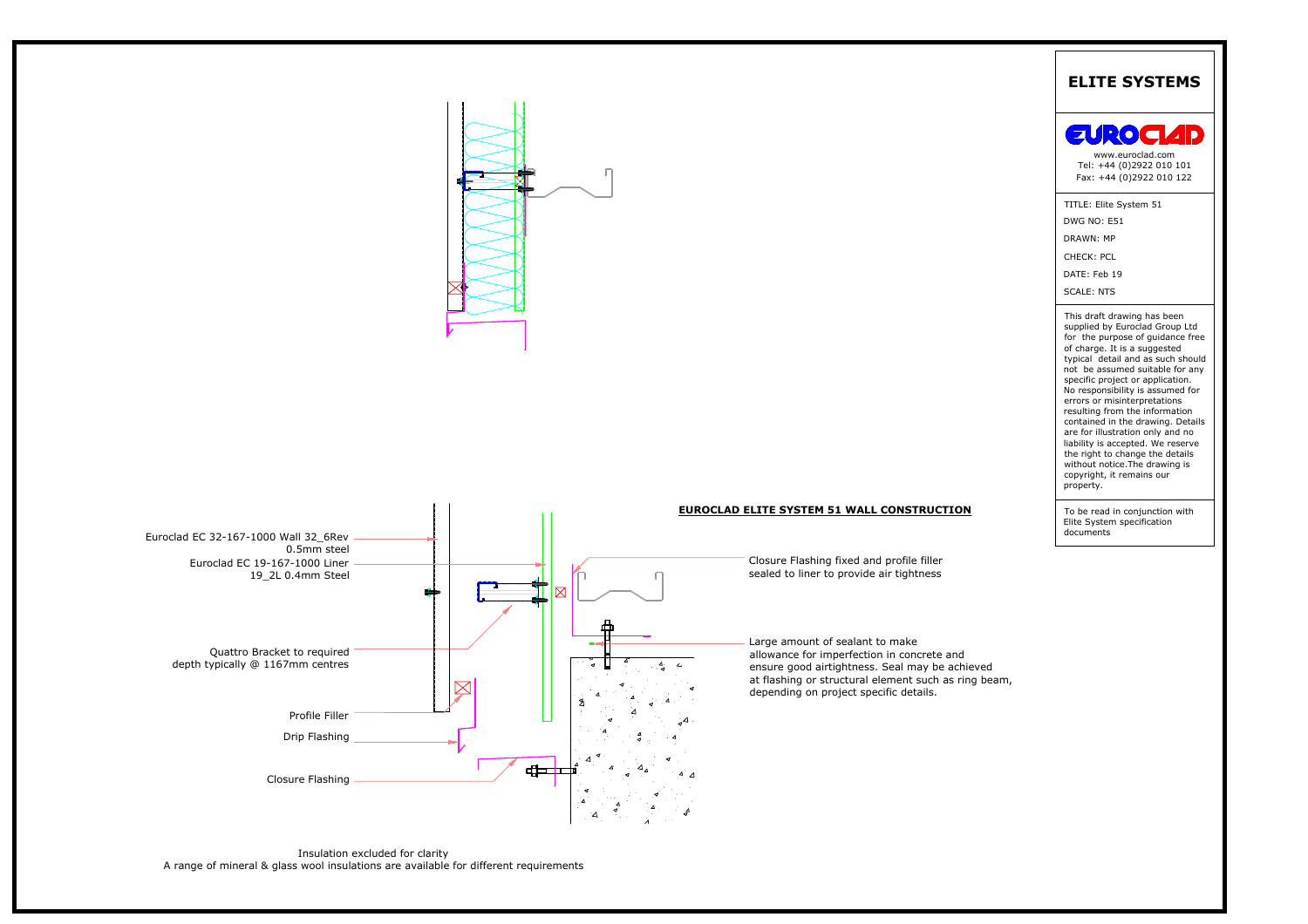![](_page_10_Picture_0.jpeg)

![](_page_10_Figure_1.jpeg)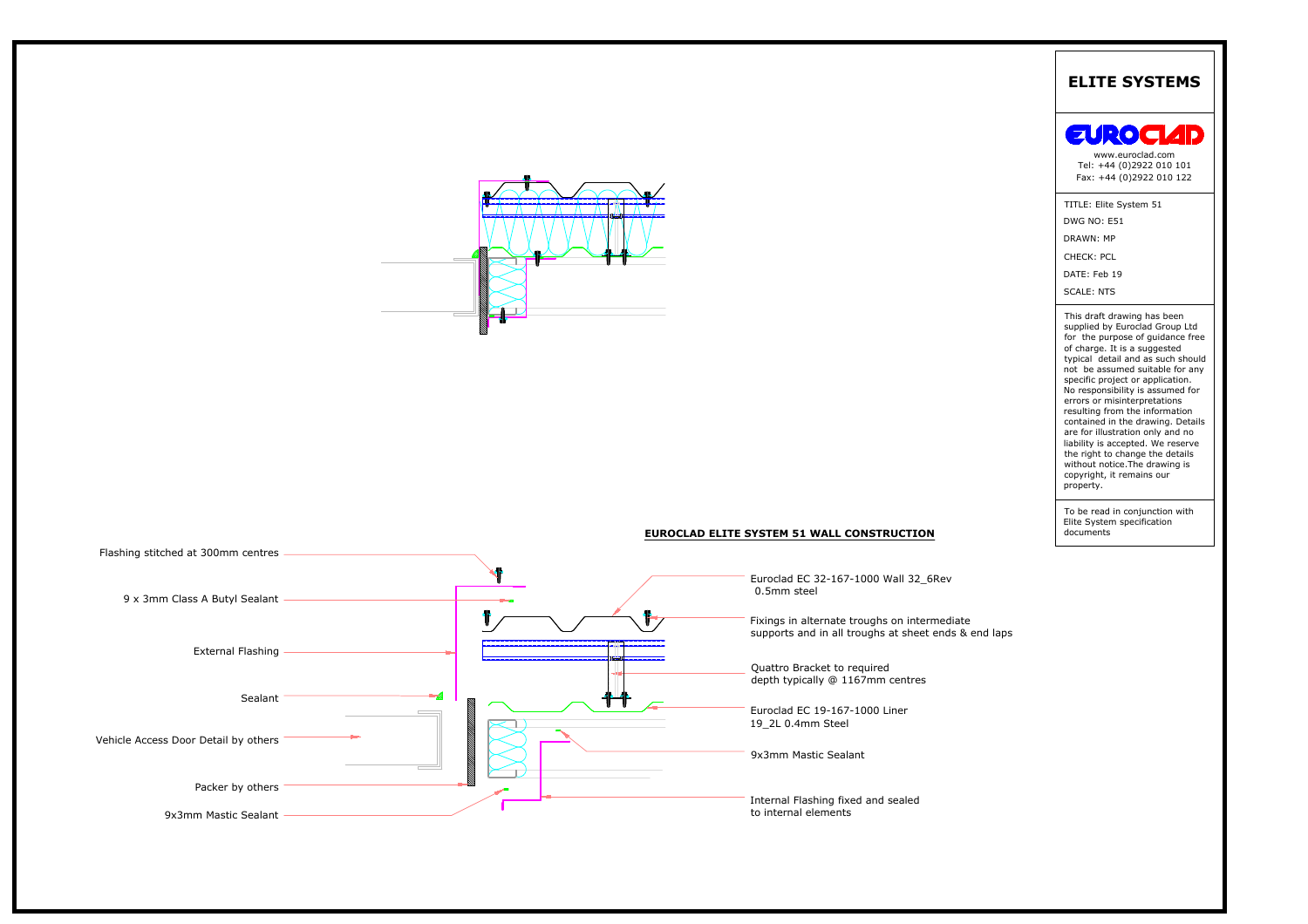![](_page_11_Picture_0.jpeg)

# **EUROCLAD ELITE SYSTEM 51 WALL CONSTRUCTION**

![](_page_11_Figure_2.jpeg)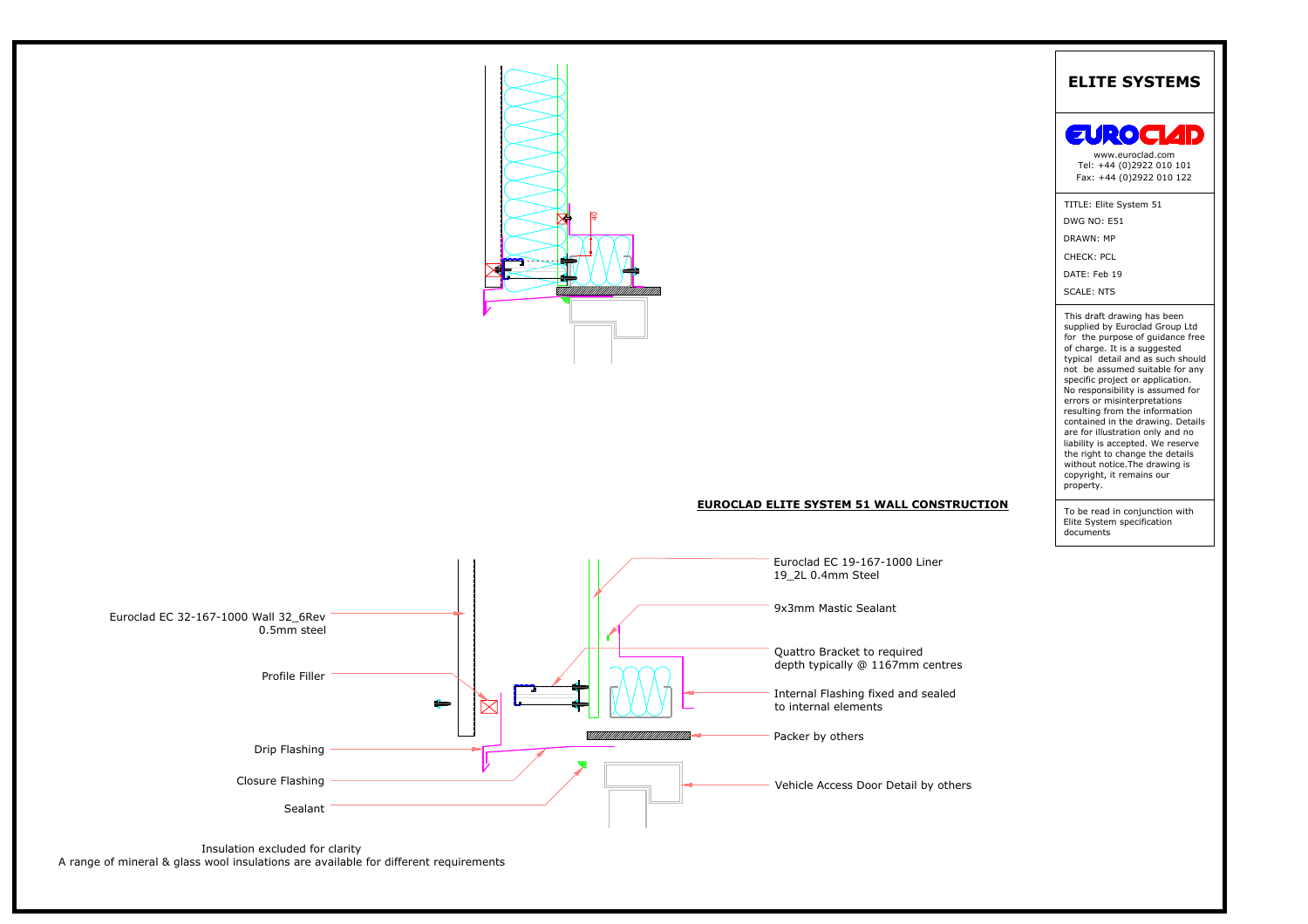![](_page_12_Figure_0.jpeg)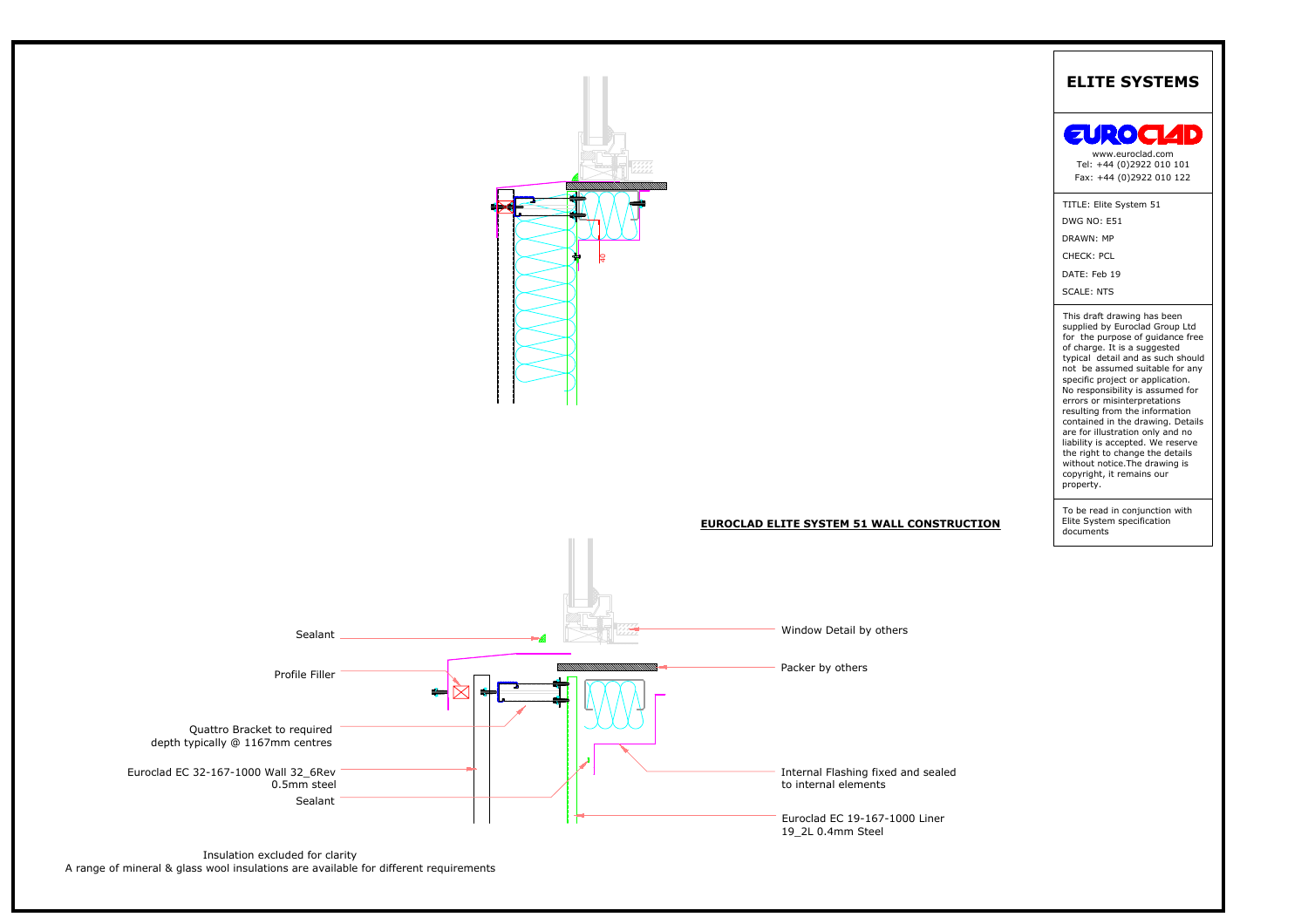![](_page_13_Figure_0.jpeg)

A range of mineral & glass wool insulations are available for different requirements